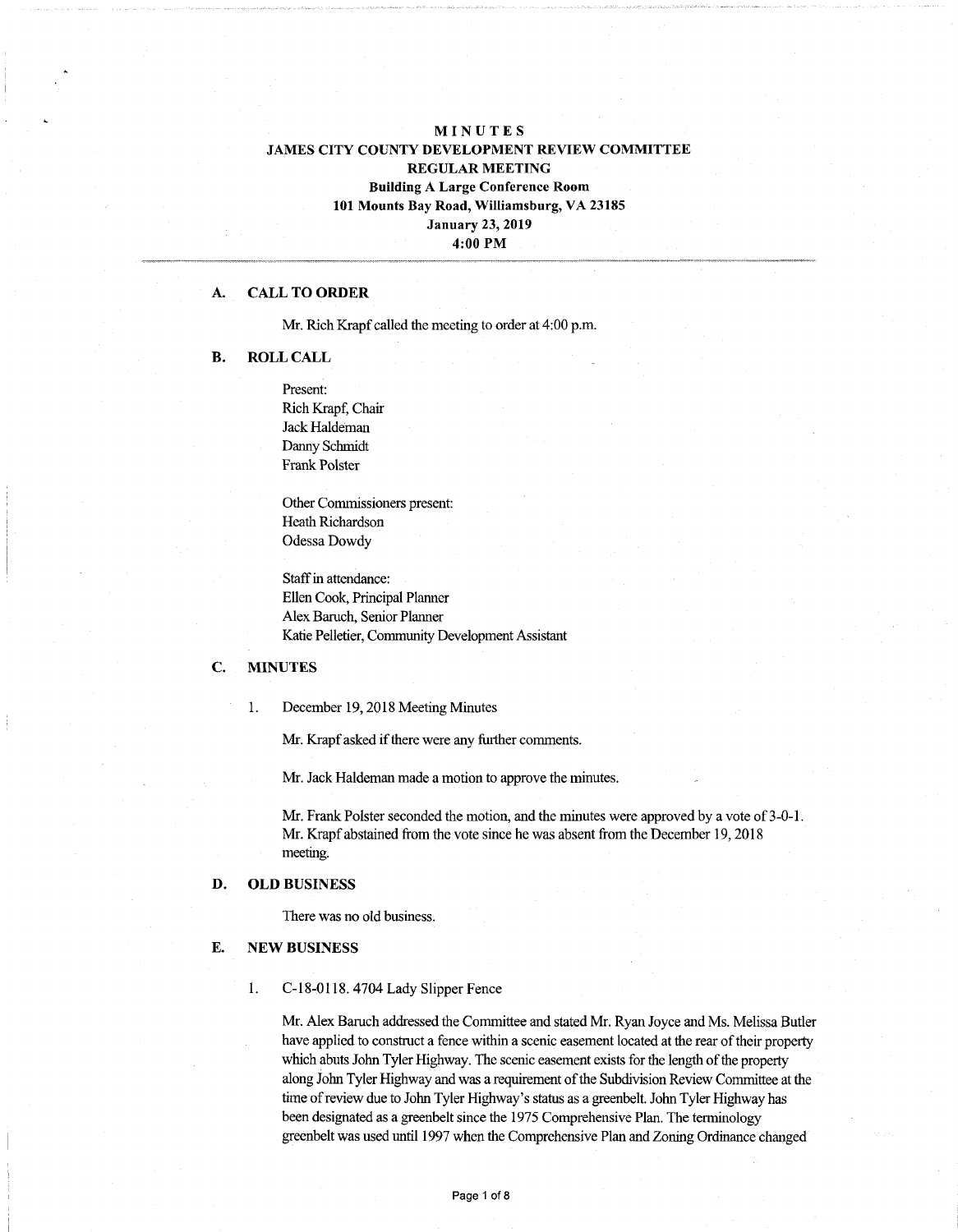this terminology to Community Character Corridors.

Mr. Baruch stated that at the time the subdivision was platted there was not a requirement to make the easement area separate from the homeowner's property that would be owned by the Homeowner Association (HOA). The scenic easement was not dedicated to any entity on the plat or by deed and therefore defaults to ownership and enforcement by the County.

Mr. Baruch stated that if the Development Review Committee (DRC) recommends approval ofallowing a fence within the scenic easement, staffwould recommend the following conditions: (i) no trees shall be removed to install the fence; (ii) the fence shall remain the natural wood color and allowed to achieve a weathered look (shall not be stained or painted) so it does not stand out among the trees in the scenic easement; (iii) staff shall be contacted prior to construction commencing, and the fence location shall be marked or flagged and inspected by Planning staff prior to construction; (iv) the fence shall be a  $6$ -foot tall, wood, dog-eared, panel fence with deviations considered through review by the Planning Director and appeals of the Planning Director's decision to the DRC which shall forward a recommendation to the Planning Commission; and  $(v)$  a copy of these conditions shall be recorded as a deed of restrictive covenants against the Property in the James City County Williamsburg Circuit Court within 30 days of approval by the Planning Commission. Proof of recordation shall be provided to the Zoning Administrator.

Mr. Baruch said he was available to answer any questions, and the applicant was also present.

Mr. Haldeman asked for clarification on the home's building envelope and setbacks.

Mr. Baruch confirmed buffer requirements were met. There is at least 75 feet between the road and the back of the home and 25 feet between the road and rear property line.

Mr. Schmidt asked the applicant how the fence would compare to existing, neighboring fences.

Mr. Joyce stated their fence would be 8 feet from the rear property line, about 33 feet from the edge of the road. It would be slightly more recessed than neighboring fences in order to avoid impacting any trees inside the easement on their property.

Mr. Schmidt asked about the height of neighboring fences.

Mr. Joyce answered the neighboring fences are 6 feet in height.

Mr. Polster inquired about the type of dog owned by the property owners.

Mr. Joyce answered they have a mixed breed who was rescued from North Carolina and weighs approximately 40 pounds.

Mr. Polster then showed the Committee street views of the property and photos of a 6-foot, dog-eared fence in order to envision die proposed project.

Mr. Joyce said they could make modifications to the plan if necessary.

Mr. Polster asked the applicant ifthe Graylin Woods HOA had provided any guidance or approval.

Mr. Joyce said he contacted the Graylin Woods HOA. Their architecture committee is waiting for County approval before considering the fence in the scenic easement.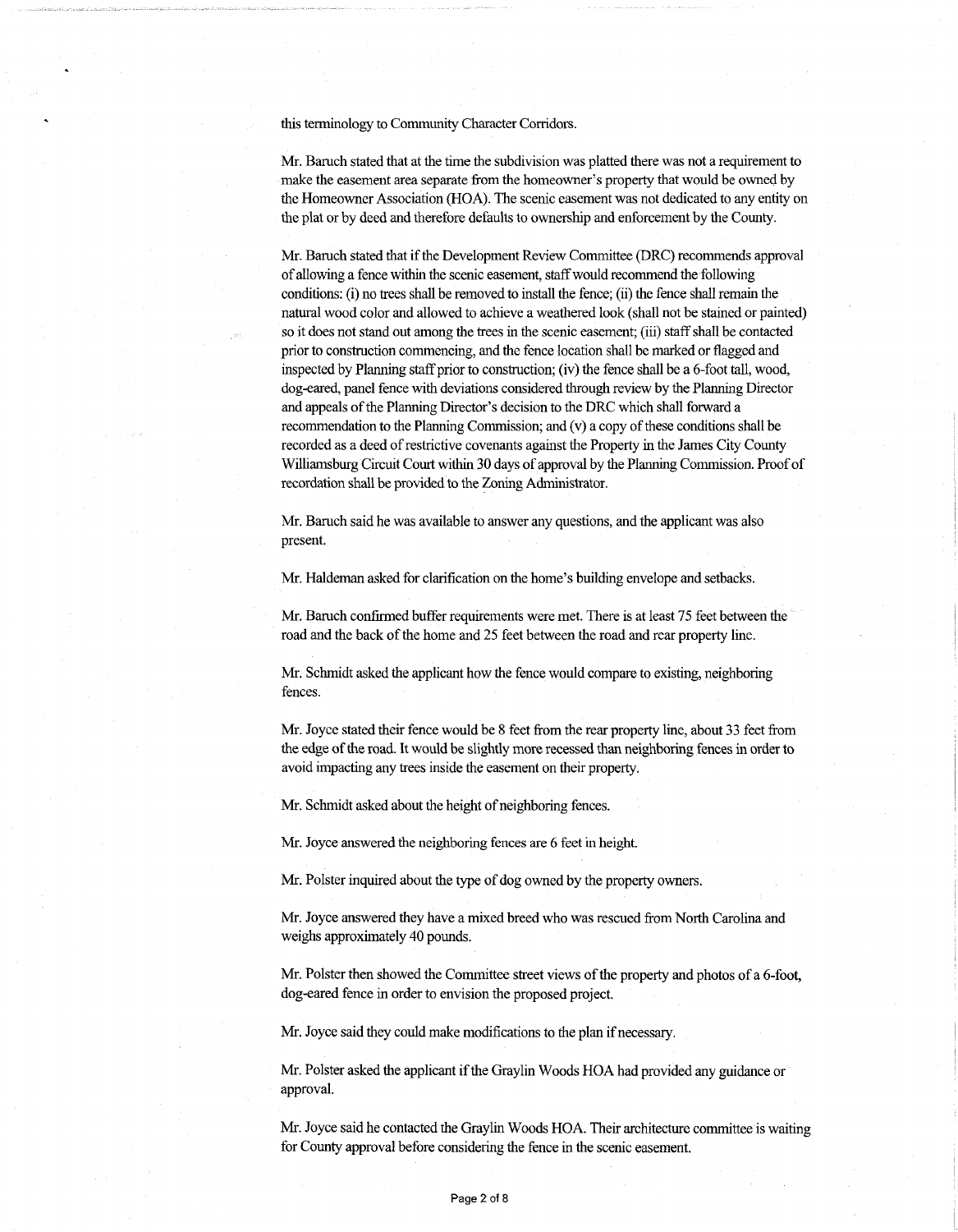Mr. Krapf stated three properties near the applicant have fences in the scenic easement which were not approved by the County.

Mr. Baruch said there was no documentation of any approval.

Mr. Krapf said previous owners may have erected the fences.

Mr. Joyce said one owner built a fence after their dog escaped and was hit and killed by a car, despite having an invisible fence and electric collar.

Mr. Krapfasked ifthe applicant planned to add any enhanced landscaping on the road-facing side of the fence.

Mr. Joyce answered they do not currently have such plans but could add landscaping if necessary.

Mr. Krapf asked if they had considered other materials to make the fence less visible.

Mr. Joyce responded that the HOA has its own restrictions on materials, and they wished to match the neighboring style.

Mr. Schmidt added that proximity to the road without fencing could be a danger to children. He said he has not noticed the existing fences when driving along that route. He said he appreciates the applicant going through the proper channels and approval process.

Mr. Haldeman said he finds no issues with the fence, and it would not detract fromthe character of the area.

Mr. Krapf said approval may result in a proliferation of fences along both sides of the road, but the existing fences were not obtrusive. He said alternatives for pet containment could be considered, but ultimately safety along the busy road must be taken into consideration.

Mr. Polster motioned to approve Case No.  $C<sub>-18</sub>-0118$ , 4704 Lady Slipper Fence, with the conditions proposed by staff.

The motion was approved by a vote of 4-0.

Mr. Baruch told the Committee the case would be a consent agenda item at the next Planning Commission meeting. He said after the Planning Commission votes on the item, County Administration will make a determination based on the Committee's deliberations and the Planning Commission vote as well.

Mr. Krapf thanked the applicant Mr. Joyce for attending the meeting and said it was very helpful to have him there.

2. C-18-0124. 3889 News Road, The Village at Ford's Colony

Mr. Krapf opened the discussion.

Mr. Baruch stated that Mr. Tim Trant fromthe law firm Kaufinan & Canoles has submitted a conceptual plan to receive comments for a proposed master plan amendment for The Villages at Ford's Colony.

Mr. Baruch said The Villages at Ford's Colony's rezoning and master plan were approved in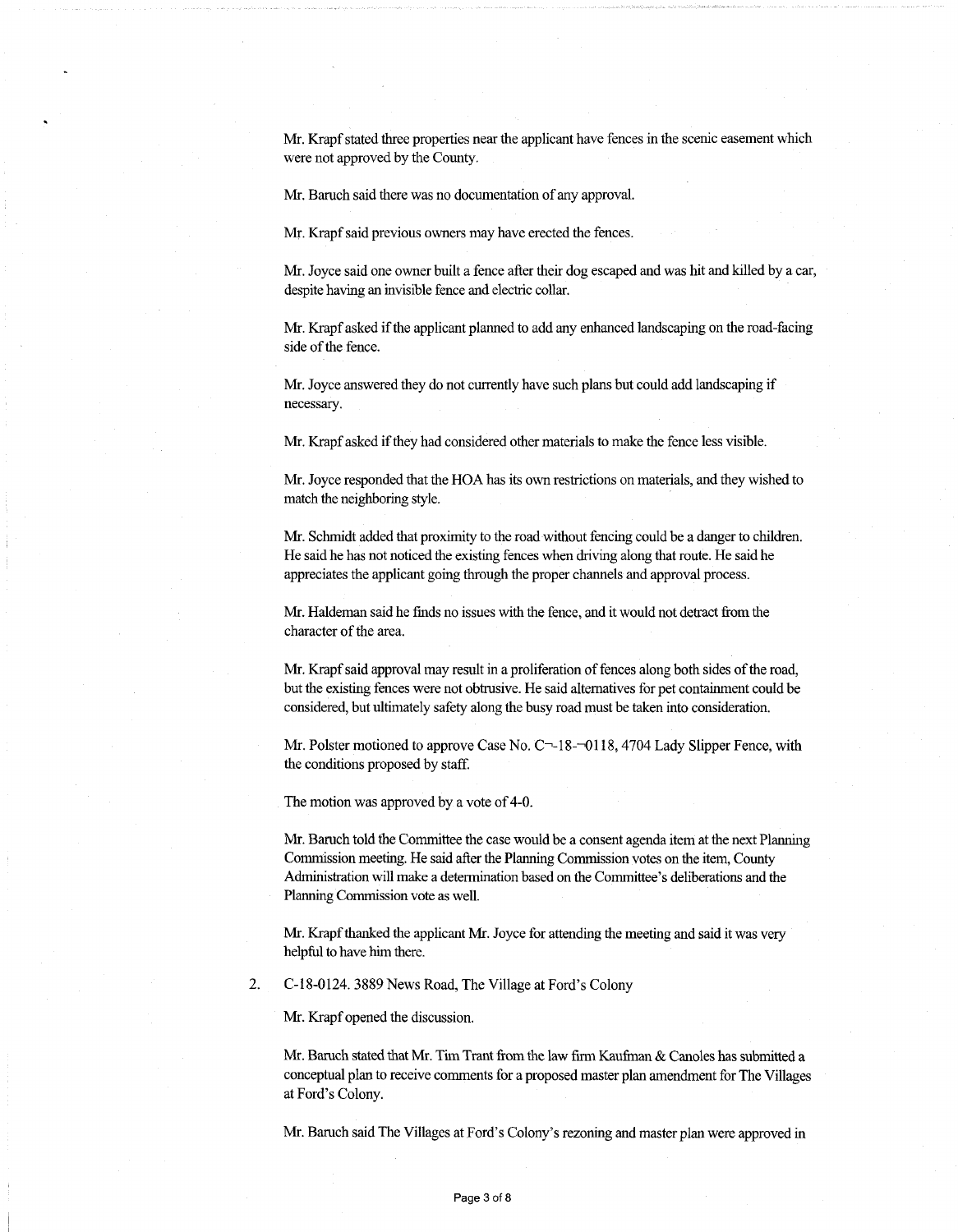2007 for 741 senior housing units with a mix of unit types (206 independent living cottages and townhouses, 390 independent living apartments, 85 assisted living beds and 60 skilled nursing beds).

Mr. Baruch noted the master plan amendment as shown on the conceptual plan shows a decrease in units to 550 senior housing units (230 independent living cottages and townhomes forsale and rent, 180 independent living apartments, 60 assisted living beds, 40 memory care beds and 40 skilled nursing beds).

Mr. Baruch told the Committee that no decision or vote about the application would be necessary. Mr. Baruch said he was available to answer any questions, and the applicant had prepared a presentation for discussion, input and questions from the DRC members.

Mr. Haldeman asked how many acres are developable.

Mr. Bmce Hedrick from Retirement Unlimited, Incorporated (RU1) stated about 41 acres of the 180 acres are buildable.

Mr. Hedrick thanked the Committee for the opportunity to have an informal discussion about the project. He provided an overview of RUI, a second-generation family-run business based out of Roanoke, Virginia. He said RUI has provided senior housing and assisted living services to Virginians for about 35 years. They currently serve approximately 800 residents and their families in seven communities located throughout Virginia. In the Tidewater area, they have locations in Newport News and Virginia Beach. They pride themselves on giving back to the community with scholarships and donations. Their purposeful living programs include compassionate care, RUI University for life-long learning and community involvement.

Mr. Hedrick then offered to address the merits of and changes to the project since initial zoning and approval. He said rather than the original model of traditional entrance and monthly fees for life-care services, The Villages at Ford's Colony would move to a rental format allowing residents flexibility to come in at any level of care with no up-front fee. Mr. Hedrick also confirmed the density would change from 741 units to 550 units, and higher massed, taller buildings would be concentrated toward the center of the campus. He stated ample amenities would be provided on site. The Villages would not be part of the Ford's Colony HOA, but he said they hope for a relationship especially for former Ford's Colony residents.

Mr. Trant reiterated the property is not part of the Ford's Colony HOA or under the purview of their administration. However, he said, Ford's Colony is an important stakeholder in the community, and they were informed about the concept. Mr. Trant stated the idea was met with excitement and interest as their team offered a similar presentation during the Ford's Colony HOA board meeting in December 2018. He said they expressed the need for these additional types of housing options.

Mr. Trant stated their team also met with Mr. James Icenhour, Jr., Chairman ofthe County Board of Supervisors and representative for the Jamestown District. They informed him about their proposal to help address any questions from constituents.

Mr. Krapf asked the applicant to confirm the community would be open to anyone over 55 years of age.

Mr. Hedrick answered yes, and there would be no prerequisite for residents to come from Ford's Colony.

Mr. Krapfasked about the density per acre, after the change from 741 units to 550 units.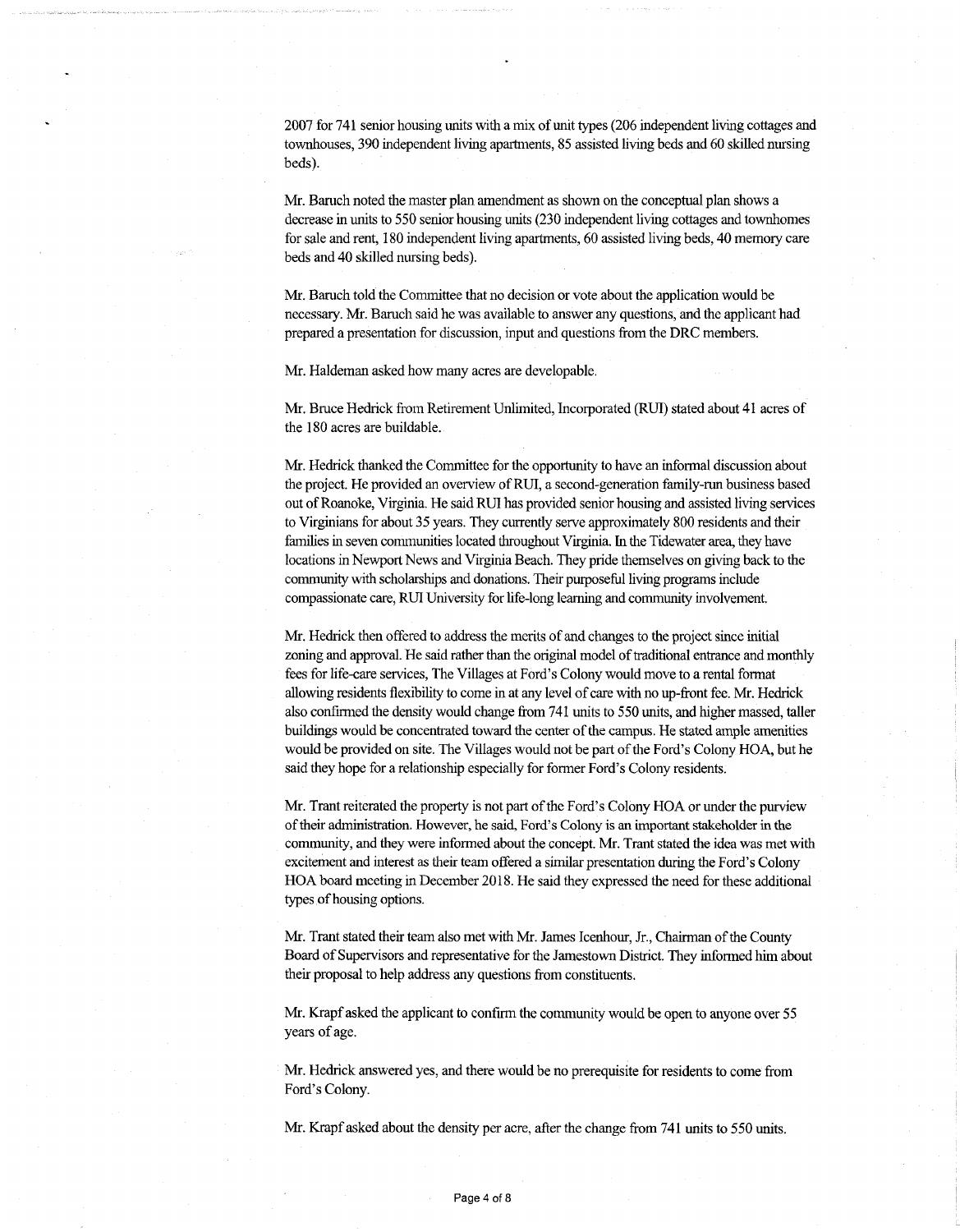Mr. Polster said the density per acre would be approximately 3.94, under the 4.0 dwelling units per acre residential density limit.

Mr. Baruch noted his comment letter to the applicant addresses changes in density calculations.

Mr. Polster asked the applicant about the height of the apartment buildings.

Mr. Hedrick referenced the packet of information provided and explained they aspire to provide architecturally and aesthetically pleasing designs. In addition to multiple cottage designs, the apartments will be in three-story buildings.

Mr. Haldeman asked if a height waiver would be required.

Mr. Hedrick answered no height waiver should be required since the design is below the 60 foot requirement mentioned in the original proffers.

Mr. Jason Grimes with AES Consulting Engineers stated the original application featuredmore apartment-style dwellings located nearthe boundary ofthe property and News Road. To address concerns about the scale of the buildings, they have updated the plan with more residential dwellings nearthe perimeter and the taller buildings in the middle to be less visible from the perimeter.

Mr. Hedrick further discussed the proposed plan. The entrance would remain in the same location with a gated, highly landscaped boulevard. One difference in the new plan is the creation of several different neighborhoods off of the main spine road for cottage or duplex dwellings with pocket parks throughout.

Mr. Hedrick explained Building One will have 180 units of Independent Living apartment-style accommodations with enriched hospitality services. This building will also serve as the hub of the residential club with a pool, fitness center and banquet room forthe benefit of all residents on the property. The residential club will have a separate, additional entrance for easier access.

Mr. Hedrick said Building Two will house 100 units for Assisted Living and Memory Care and 40 Skilled Nursing units.

Mr. Polster asked about the difference in proffers for the new plan.

Mr. Trant said their team knew the changes proposed would need more than an administrative review and would require a master plan amendment. Mr. Trant stated he spoke with the County Attorney's Office and confirmed that an approved, proffered development plan may be amended under the old proffer legislation and would not be subject to the new proffer legislation or County ordinance amendment prohibiting proffers on residential cases. Mr. Trant said they would propose to amend and restate the master plan as well as the proffers. He said they do not have details of all the changes to the proffers yet, but the concept would be a proportional adjustment from any changes such as density and unittype to mitigate the impact of the development. Mr. Trant stated they would not be proposing fundamental changes to the deal, only adjustments consistent with changes in the plan.

Mr. Polster stated he hopes the current proffer of two beds for County Social Services would stay in the plan. He said he has concerns with three proffer areas. The first is the second entrance and traffic analysis of News Road.

Mr. Baruch stated from conversations last week with the applicant, the intent remains to keep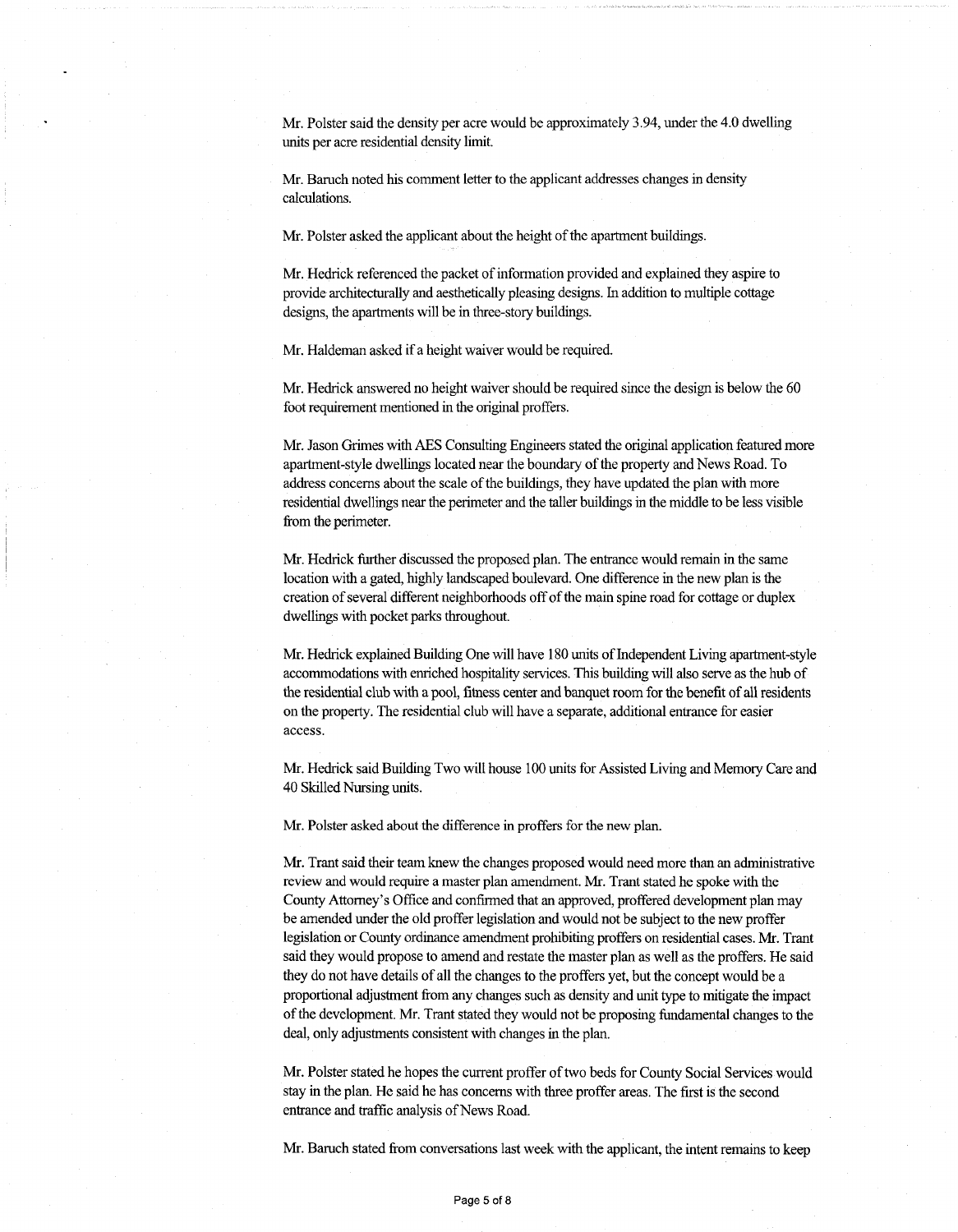the second entrance for emergency-use only.

Mr. Polster said his second comment regarding proffers is to encourage keeping the green roof of the maintenance building and use of EarthCraft House standards.

Mr. Polster said his third area of concern involves drainage topography and the downstream impacts of the project. He said Stormwater and the County considered the Powhatan Watershed when reviewing the master plan years ago, and now the impacts of additional development such as the Prime Outlets and new timeshares in the area should be considered with any master plan amendments. Mr. Polster mentioned flooding in Ford's Colony and over News Road and said he hopes any amendmentto proffers will continue to include water and stream monitoring of the watershed and address environmental impacts of the project.

Mr. Schmidt asked the applicant which direction the buildings will face, in order to consider possible use ofsolar energy. He said they should consider having some south-facing roofs for the cottages and duplexes.

Mr. Krapf asked if the applicant's presentation was complete.

Mr. Hedrick replied the feedback was very helpful.

Mr. Trant asked for clarification of the secondary access point.

Mr. Hedrick answered they intend for the second entrance to be for emergency use only, but during construction it would also serve as a temporary gate. For the safety and security of their residents, they want to limit the number of access points into the campus.

Mr. Grimes said the secondary access was added by request. VDOT stated in a meeting that turn lanes and more analysis would be needed if the intent of the entrance changed from an emergency or temporary construction use.

Mr. Schmidt asked the applicant if the parking lots near the larger buildings are usually full or empty, in their experience with similar facilities.

Mr. Hedrick answered that parking for assisted living, memory care and skilled nursing units is primary for staff working on shifts with some time overlap. There are also many visitors on the weekends. Regarding independent living units, Mr. Hedrick stated that residents in the larger building apartments often bring a carthen decide to utilize the chauffeur services and park their car. Independent living residents in the cottages and duplexes usually drive more frequently. He said they benefit from the experience of having seven campuses over 35 years but are working with Mr. Grimes to fulfill County parking requirements while maximizing green space.

Mr. Grimes said he does notthink the County has a parking generation for this specific type of facility but may treat it initially as an apartment complex. He said they are willing to be flexible working with County staffand can bring traffic studies into the analysis.

Mr. Hedrick stated they prefer to have just enough parking rather than too much.

Mr. Polster said on the original plan the parking surfaces were pervious surfaces as opposed to impervious. While there could be maintenance issues, it does help mitigate the amount of impervious surface of the overall project.

Mr. Grimes noted issues with pervious surface since the original master plan, such as failure at the Prime Outlets parking. The porous pavement may not be the best alternative.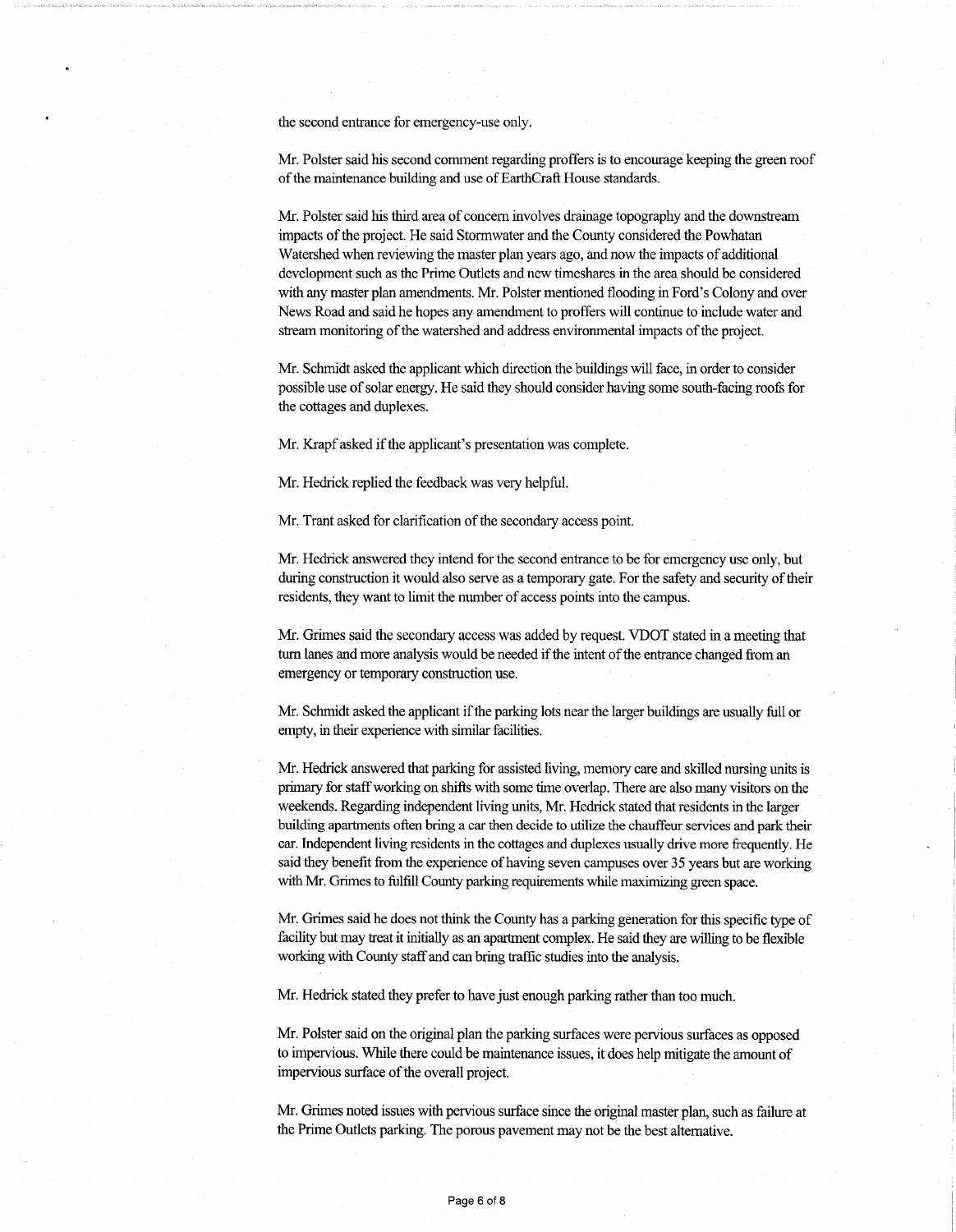Mr. Polster said they will need to mitigate the run-off and downstream impact to the Watershed given the topography.

Mr. Grimes said infiltration systems, ponds and landscaping may be utilized and are easier to maintain.

Mr. Haldeman asked the applicant about the number of employees.

Mr. Hedrick answered for the assisted living, memory care and skilled care building they expect approximately 110 full and part-time employees, with about 40-45 employees present at peak time (Monday through Friday,  $9 \text{ a.m.-5 p.m.}$ ). For the independent living building, he said they would have approximately 120 full- and part-time positions, with about 45-50 employees working at peak time.

Mr. Haldeman asked about any hiring concerns or plans given the low unemployment rate currently in the area.

Mr. Hedrick acknowledged the tight labor market. He said they see themselves as part of the solution and have a dedicated process which includes not only competitive wages but also a structure in place to support staff with social services like an extended family to address challenges. Mr. Hedrick said they have recruiting and in-house training programs and offer staffcareer opportunities. He also said their staffwould utilize health care training programs in the local community.

Mr. Krapf said he was supportive of the original application and thinks there is a great need in the community for the project. He said he was encouraged by the proposal and reputation of RUI and feels the comments made during the meeting were very constructive and valuable.

Mr. Haldeman stated he feels the updated proposal improves the original project.

Mr. Schmidt asked the applicant if any of their campuses have charging stations for resident or employee electric vehicles.

Mr. Hedrick said they currently do not but would take the idea into consideration.

Mr. Polster said he understands the challenges for operating this type of facility and is encouraged by their approach, particularly their training program to develop necessary skill sets. He said he supports the plan and hopes to see the environmental impacts addressed in any amendments.

Mr. Schmidt complimented the utilization of academia in their programming.

Mr. Hedrick noted universities are often challenged to find classroom space that is ADA accessible, so their partnerships benefit everyone and amplifies their access to professors.

Mr. Krapf thanked everyone for attending the meeting.

Mr. Trant stated the early feedback is extremely helpful.

Mr. Baruch inquired about the difference between renting and ownership of the cottages.

Mr. Hedrick explained there is a portion of the market that prefers to own their home. He said this would not be a criteria for residency but would be based on market demand.

Mr. Baruch asked about the parcel and whether the units would be subdivided.